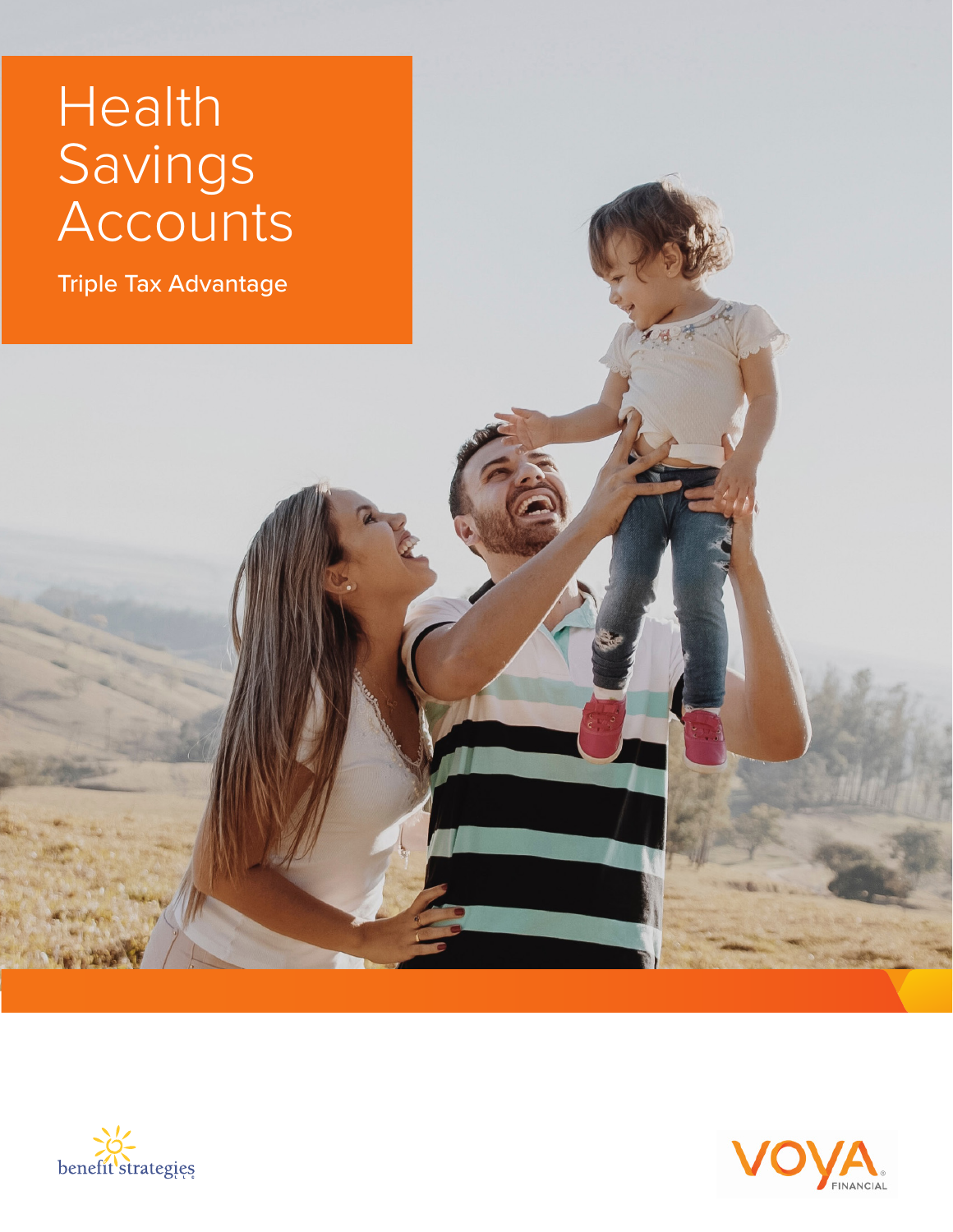# Health Savings Accounts

A Health Savings Account (HSA) allows you to pay for outof-pocket healthcare expenses with pre-tax dollars, provides a triple-tax advantage and is a method to save for future healthcare expenses.

**Triple Tax Advantage:** Contributions, earnings, and qualified distributions are tax free!

An HSA is an individual financial account, fully owned by you in the same manner as a personal bank account. Tax free contributions can be made to an HSA when you are enrolled in an HSA qualified High Deductible Health Plan (HDHP).The money in your account remains yours even if you change employer or retire, and funds remain in the account until you spend them -> there is no deadline to spend HSA funds.

# Eligibility to Make and Receive Contributions to an HSA

HSA contributions can only be made if you are enrolled in an HSA-qualified HDHP. Federal regulations determine what makes a medical plan qualified to be paired with an HSA.

#### **Additional general eligibility requirements are:**

- You must be a United States resident and work and pay taxes in the U.S.
- You cannot be enrolled in a non-HSA qualified medical plan, including Health FSA (although you can be enrolled in a Limited Purpose FSA for dental and vision expenses only)
- If you are married, your spouse cannot be enrolled in a Health FSA, but his/her enrollment in a Limited Purpose FSA is permitted
- You cannot qualify as someone else's tax dependent
- You cannot be enrolled in Medicare\*

\* There are typically triggers that result in automatic enrollment in Medicare Part A (such as collecting Social Security benefits at age 65 or older). Prior to one of these triggers, you should consult with the Social Security Administration on your Medicare Part A enrollment and effective date as it will impact your eligibility to make contributions to an HSA.

# Our Banking Partner

Once your HSA enrollment is processed by Benefit Strategies, your enrollment information will be forwarded to our banking partner, Healthcare Bank (member FDIC), to establish your account. Healthcare Bank is a division of Bell Bank, one of the Midwest's largest banks.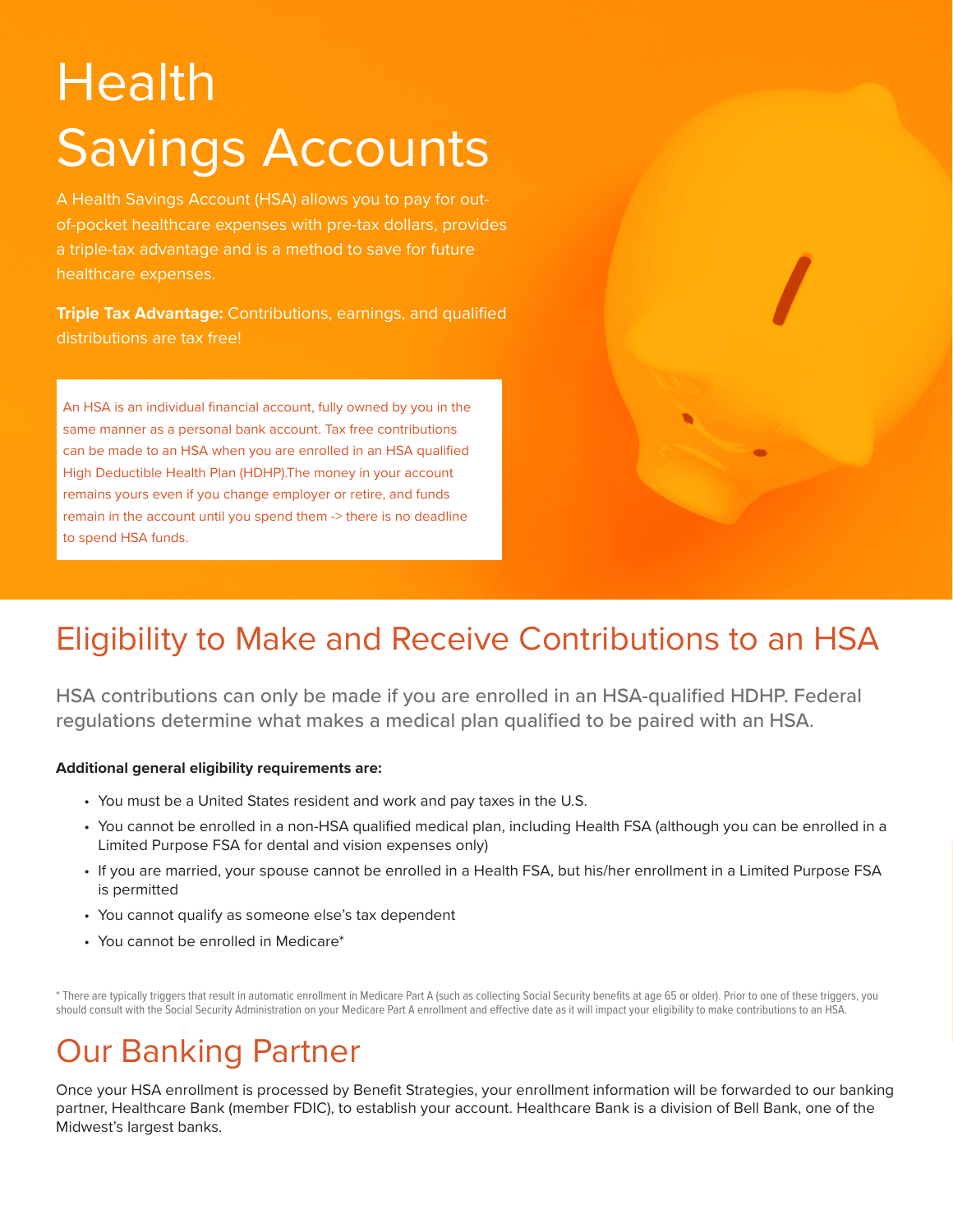# Our Banking Partner (continued)

Benefit Strategies HSA administration is fully integrated with your account at Healthcare Bank. You will have convenient and secure account access through your personal login at **benstrat.com** and through the Benefit Strategies mobile application. HSA funds are held in an interest-bearing cash account. You can set your account so that funds automatically move to investments once your cash account balance has reached a certain threshold. Your investment earnings, like interest earned in your cash account, grows tax-free! You can find information on current investment options in the HSA resource section at **benstrat.com/resources-forms**.

# Making Contributions

You and anyone else can make contributions to your HSA, but you need to stay within the annual contribution maximums established by the IRS. This amount is set annually and you can find the current contribution maximums in the HSA resource section at **benstrat.com/resources-forms**. Your contribution can be made through payroll deduction on a pre-tax basis (Federal, FICA and (in most states) State taxes). You can also make direct contributions to your HSA on a post-tax basis and take the tax break when you file your taxes (although you will not have the FICA tax savings as you do with payroll contributions).

### Qualified HSA Expenses

HSA funds can be used to pay for qualified expenses for yourself, your legally married spouse and your tax dependents\*. Qualified expenses include not only the out-of-pocket expenses you incur under your HSA qualified HDHP, but many other medical, dental and vision expenses. You can even use HSA funds to pay for certain medical plan premiums in retirement. For a list of HSA-eligible expenses, visit the HSA section at **benstrat.com** or view IRS Publication 502, published annually.

\* Definition of HSA-eligible dependents may be different than the definition of eligible dependents on you medical plan.

# Using Your HSA Funds (Distributions)

Although there are regulations governing when contributions can be made to your HSA, there are no regulations on when you can spend your HSA funds. Because the funds in your HSA are owned by you, they can be used at anytime, even after you are no longer enrolled in a HSA-qualified HDHP.

#### **You can pay for qualified healthcare expenses by:**